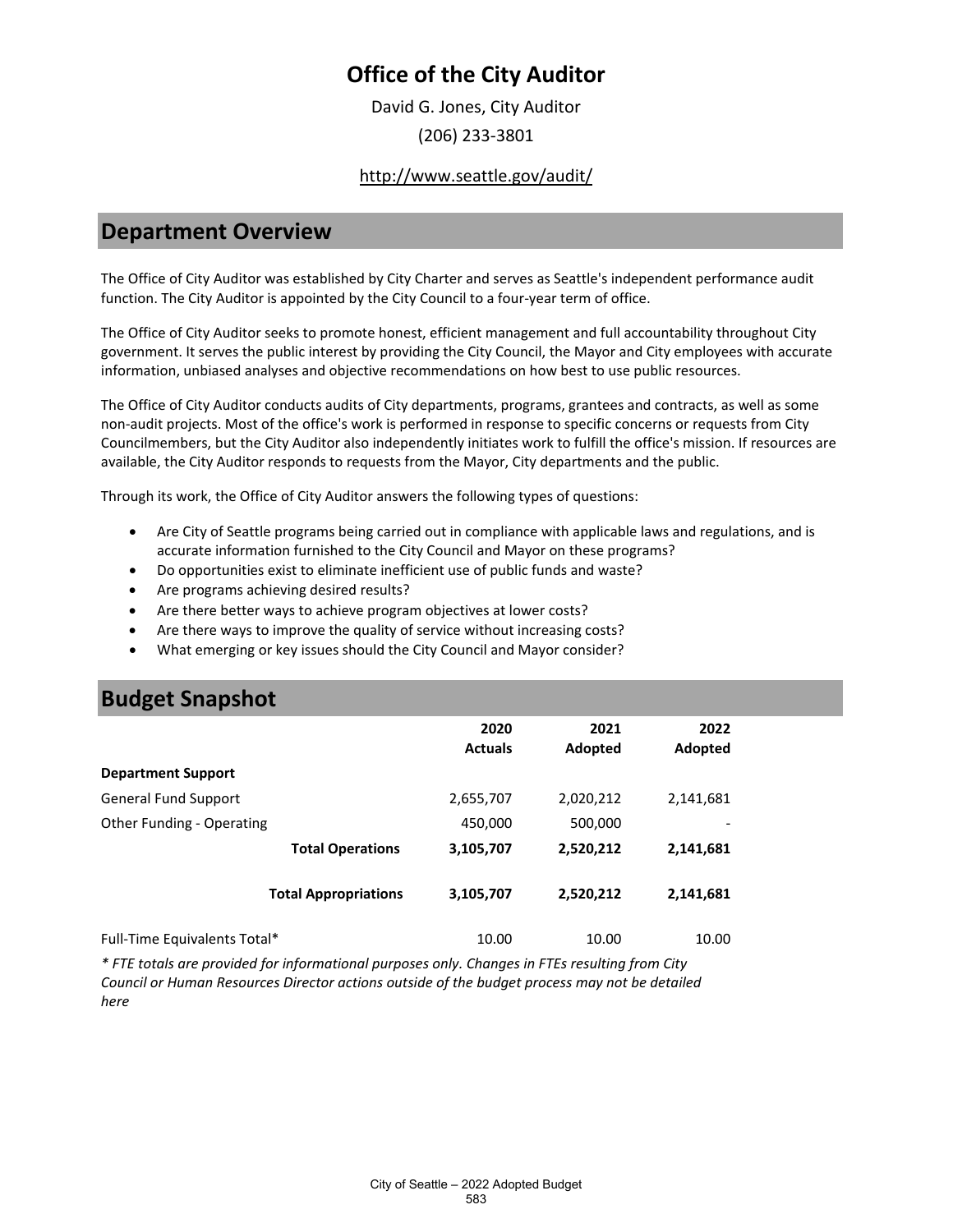# **Office of the City Auditor**

## **Budget Overview**

The 2022 Adopted Budget includes technical adjustments to reflect changes to internal service costs, as well as \$100,000 of ongoing General Fund. This restores cuts made in the 2021 Adopted Budget due to declining revenues resulting from the COVID-19 pandemic. In addition, the adopted budget includes a technical adjustment to remove Sweetened Beverage Tax funds that were added to fund a five-year evaluation.

#### **City Council Changes to the Proposed Budget**

The City Council did not make any changes to the proposed budget.

## **Incremental Budget Changes**

### **Office of the City Auditor**

| 2021 Adopted Budget                            | <b>Dollars</b><br>2,520,212 | <b>FTE</b><br>10.00 |
|------------------------------------------------|-----------------------------|---------------------|
| <b>Baseline</b>                                |                             |                     |
| Citywide Adjustments for Standard Cost Changes | 21,469                      |                     |
| <b>Proposed Operating</b>                      |                             |                     |
| <b>Restore General Fund</b>                    | 100,000                     |                     |
| <b>Proposed Technical</b>                      |                             |                     |
| Remove Sweetened Beverage Tax Funds            | (500,000)                   |                     |
| <b>Total Incremental Changes</b>               | $$$ (378,531)               |                     |
| <b>Total 2022 Adopted Budget</b>               | \$2,141,681                 | 10.00               |

## **Description of Incremental Budget Changes**

|                                                       | <b>Baseline</b>                                                                                                                                                                                                                                                                                                                                                                                                                                                  |  |
|-------------------------------------------------------|------------------------------------------------------------------------------------------------------------------------------------------------------------------------------------------------------------------------------------------------------------------------------------------------------------------------------------------------------------------------------------------------------------------------------------------------------------------|--|
| <b>Citywide Adjustments for Standard Cost Changes</b> |                                                                                                                                                                                                                                                                                                                                                                                                                                                                  |  |
| <b>Expenditures</b>                                   | \$21,469                                                                                                                                                                                                                                                                                                                                                                                                                                                         |  |
| process.                                              | Citywide technical adjustments made in the baseline phase reflect changes to internal services costs, including rates<br>from the Department of Finance & Administrative Services, Seattle Information Technology Department, Seattle<br>Department of Human Resources, and for healthcare, retirement and industrial insurance charges for the<br>department. These adjustments reflect initial assumptions about these costs and inflators early in the budget |  |

#### **Proposed Operating**

#### **Restore General Fund**

Expenditures \$100,000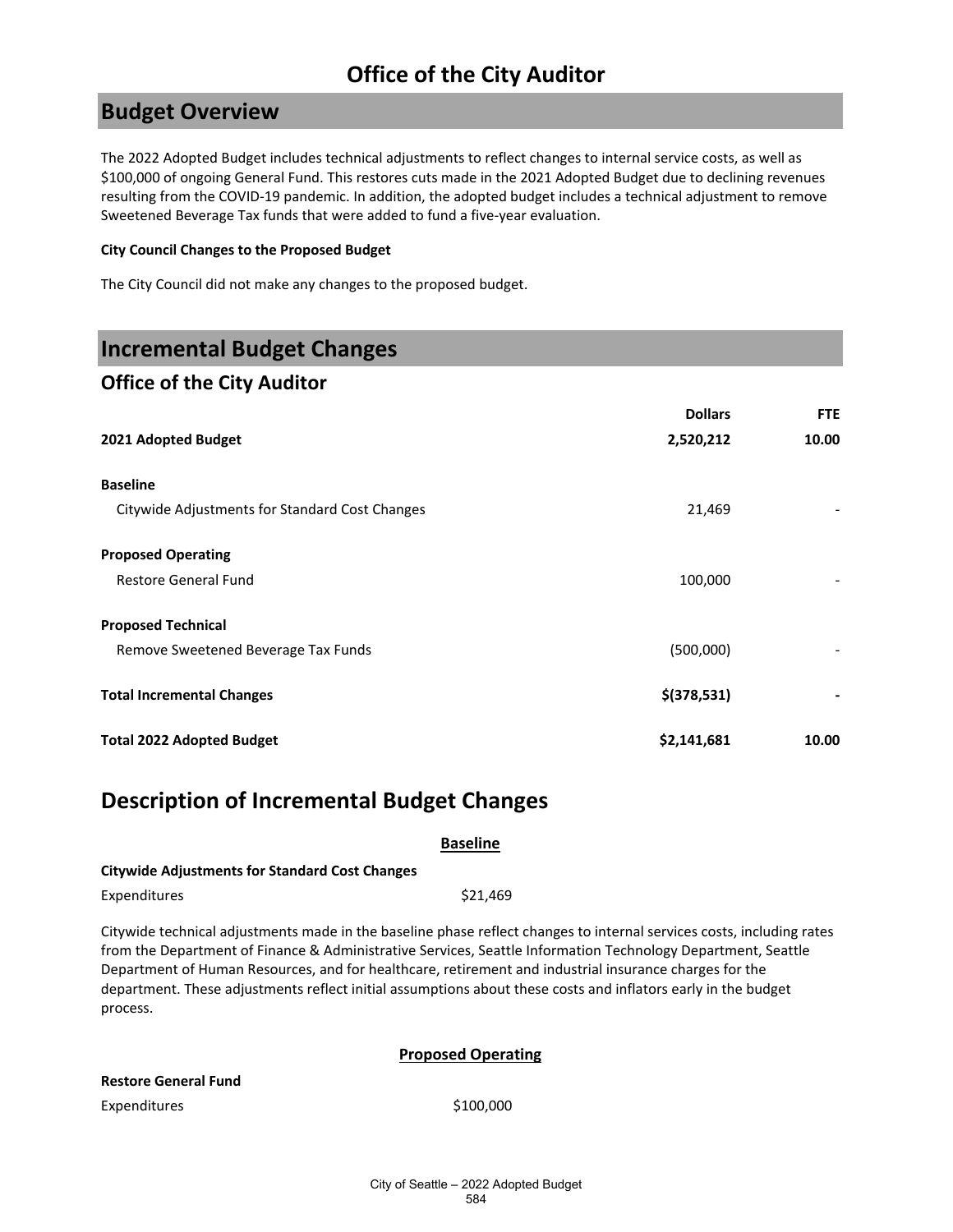# **Office of the City Auditor**

In the 2021 Adopted Budget, the Office of City Auditor's budget was reduced by 5% (\$103,989) to offset revenue losses related to the COVID-19 pandemic. This change restores \$100,000 on an ongoing basis.

#### **Proposed Technical**

#### **Remove Sweetened Beverage Tax Funds**

 $Expenditures$   $$(500,000)$ 

This technical item reduces the Auditor's 2022 budget by \$500,000 to remove one-time Sweetened Beverage Tax resources added to the department for a five-year evaluation. The Auditor's Office received the equivalent of \$500,000 each year from 2017 - 2021 per Ordinance requirements (ORD 125324 section 5B).

### **Expenditure Overview**

|                                                | 2020           | 2021      | 2022      |
|------------------------------------------------|----------------|-----------|-----------|
| <b>Appropriations</b>                          | <b>Actuals</b> | Adopted   | Adopted   |
| AUD - BO-AD-VG000 - Office of the City Auditor |                |           |           |
| 00100 - General Fund                           | 2,655,707      | 2,020,212 | 2,141,681 |
| 00155 - Sweetened Beverage Tax Fund            | 450.000        | 500,000   |           |
| Total for BSL: BO-AD-VG000                     | 3,105,707      | 2,520,212 | 2,141,681 |
| <b>Department Total</b>                        | 3,105,707      | 2,520,212 | 2,141,681 |
| Department Full-Time Equivalents Total*        | 10.00          | 10.00     | 10.00     |

*\* FTE totals are provided for informational purposes only. Changes in FTEs resulting from City Council or Human Resources Director actions outside of the budget process may not be detailed here*

### **Budget Summary by Fund Office of the City Auditor**

|                                     | 2020<br><b>Actuals</b> | 2021<br>Adopted | 2022<br>Adopted |
|-------------------------------------|------------------------|-----------------|-----------------|
| 00100 - General Fund                | 2,655,707              | 2,020,212       | 2,141,681       |
| 00155 - Sweetened Beverage Tax Fund | 450.000                | 500,000         |                 |
| <b>Budget Totals for AUD</b>        | 3,105,707              | 2,520,212       | 2,141,681       |

# **Revenue Overview**

|                        | <b>2022 Estimated Revenues</b>           |                        |                 |                 |
|------------------------|------------------------------------------|------------------------|-----------------|-----------------|
| <b>Account</b><br>Code | <b>Account Name</b>                      | 2020<br><b>Actuals</b> | 2021<br>Adopted | 2022<br>Adopted |
| 333120                 | Ind Fed Grants-Passthr                   | 576,163                |                 |                 |
| 341900                 | General Government-Other Rev             | 926,112                | 1,300,072       | 1,300,072       |
|                        | Total Revenues for: 00100 - General Fund | 1,502,275              | 1,300,072       | 1,300,072       |
|                        | <b>Total AUD Resources</b>               | 1,502,275              | 1,300,072       | 1,300,072       |